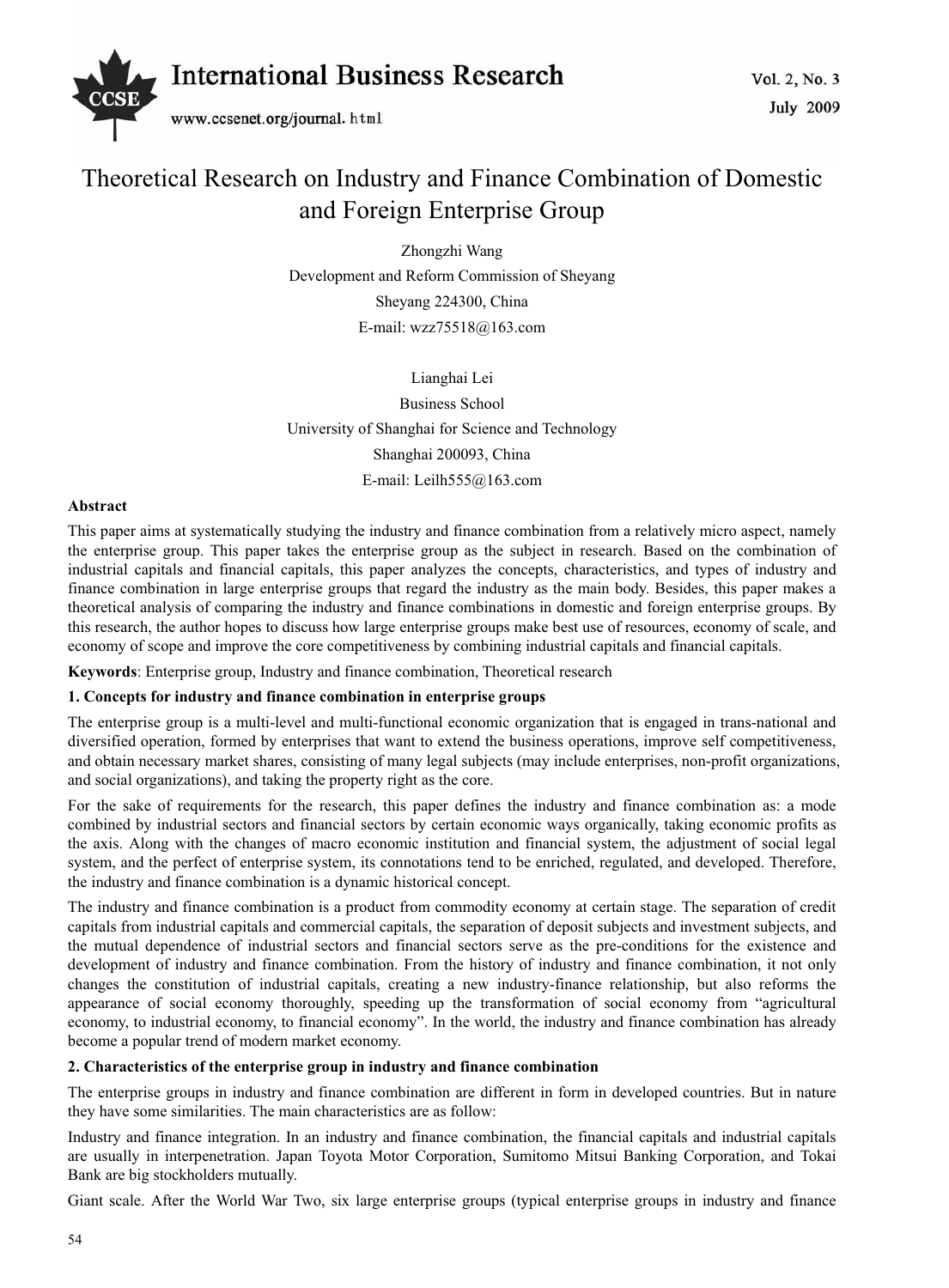combination) come into being in Japan. They possess considerable child companies and affiliated companies in the world (Ming Huang, 2000, p31-32).

Diversified operation. Diversified operation is an effective way for enterprise groups in industry and finance combination free from risks. Sometimes the enterprise group in industry and finance combination is named after certain industry. However, its real operations cover more than one industry. For example, the products of American International Telephone and Telegraph Corporation are not only communication equipments but also services, foods, natural resources, finance and insurance, cosmetic, and medicine (Hangsheng Xie, 2000, p1-2).

Market internationalization. Due to the internationalization of domestic market and world market, the financial globalization and liberalization, enterprise groups have to operate in both domestic and world markets, making best use of domestic and world resources. Trans-national operations offer wide development spaces and valuable market chances for enterprise groups in industry and finance combination, which facilitate them to form stronger competitiveness in world market.

Industrial monopoly. The enterprise group in industry and finance combination is usually the combination of giant enterprises with strong economic power, which possess certain monopoly positions in one industry (Yan Fu, 2003, p1-2).

#### **3. The type of industry and finance combination by domestic and foreign enterprise groups**

Mutual penetration and integration of industrial capitals and financial capitals is one of important nature of modern enterprise group's diversified operation. In Japan there are six large enterprise groups. Bank of Mitsubishi, Mitsui Banking Corporation, Sumitomo Banking Corporation, Fuji Bank, Sanwa Bank, and Dai-Ichi Kangyo Bank are respectively the core enterprise of six enterprise groups. They impact other enterprises in the group by issuing loans and appointing managers. In fact, they control almost all stocks of one group. Chase Manhattan Bank is the financial support of Rockefeller Financial Group. Citibank is the main enterprise in Citicorp. Ford Credit Corporation is the main child company of Ford Motor Corporation.

#### *3.1 The classification according to the way of industry and finance combination*

(1) Financial capitals penetrate into an industry. The penetration of financial capitals into the industry starts from late  $19<sup>th</sup>$  century. Usually, the banking capitalists can control industrial capitals by means of financial institutions, the omnipotent monopoly. The two penetrate into each other and integrate together. Two ways can help to control industrial capitals. Firstly, financial institutions directly buy industrial company's stocks. At present, many financial institutions, such as foreign commercial banks' trust departments, and China Life Insurance Company, hold amounts of large enterprises' stocks. Secondly, financial institutions, mainly investment banks, can control an industrial company by monopolizing the sale of its securities or serving as the intermediary of stock transaction. The typical instances are Morgan Financial Group before the World War II and the California Financial Group after the War.

(2) Industrial capitals penetrate into finance. The profit rate of finance industry is above the average of industrial and commercial industry, which serves as a law of attracting financial groups into financial industry. Rockefeller Financial Group is based on industrial capitals and banking monopoly capitals. According to the degree of penetration, this mode includes two types. Firstly, the enterprise group takes the finance as the backbone industry, starting from industrial capitals, and accumulating capitals by continuously expanding the production. In operating industrial capitals, the enterprise group invests some capitals into finance industry, forming a giant financial core. Finally, the financial core can control a series of industrial and commercial enterprises, forming a monopoly financial group. A typical example is Japan's Mitsubishi Financial Group. Secondly, the finance sector is not the backbone of the enterprise group. In expanding the production, the finance sector monopolizes a batch of important industrial sectors for a long period. Due to the diversified operation, the enterprise group also invests in the finance industry. The typical example is DuPont Financial Group.

#### *3.2 The classification according to the concerned financial fields*

(1) Operate commercial banking business. At present Rockefeller Financial Group holds several commercial banks, including Chase Manhattan Bank, Chemical Bank, and New York Bank. Chase Manhattan Bank is core and the main financial support for Rockefeller Financial Group. Based on rich capitals from commercial banks, Rockefeller Financial Group invests in aircraft, telecommunication, and chemical fields widely. Its economic power grows fast and surpasses Morgan Financial Group. For a long period, Rockefeller Financial Group is always the No.1 monopoly financial group in USA.

(2) Operate insurance business. On one hand, by operating insurance business, financial group can get considerable and stable capitals. On the other hand, along with the enlarging scale and increasing investments, self operated insurance can disperse risks and avoid expense for insurance. Therefore, different insurance companies become important members in the financial group.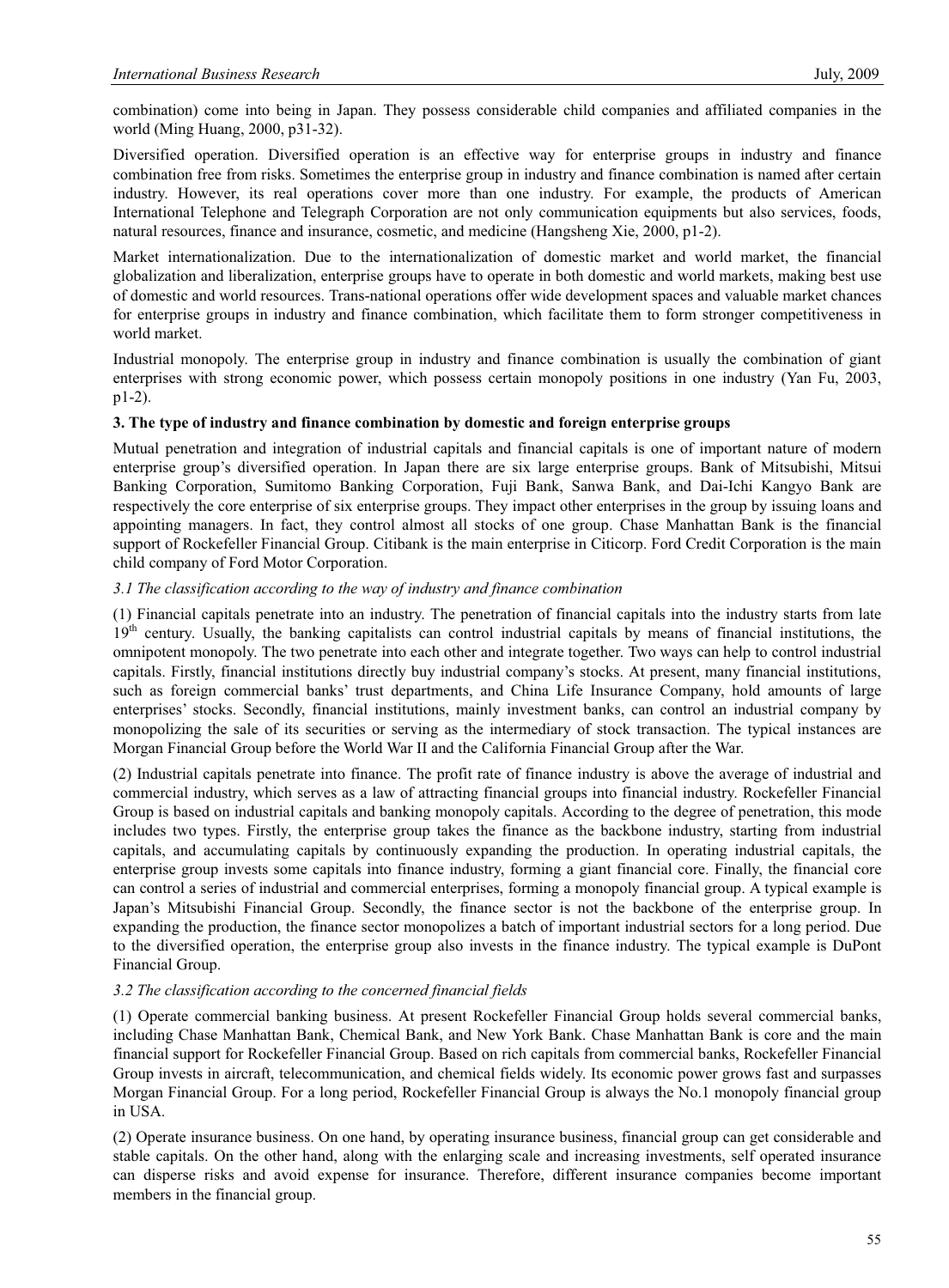(3) Operate securities business. Foreign large financial groups usually hold one or more security companies, by which they can issue securities of industrial companies. Then, a series of companies will be under the control of the financial group. Morgan Stanley is always the important investment bank that controls amounts of industrial companies for Morgan Financial Group.

(4) Operate credit business. Although to operate commercial banking business is restricted in many aspects, to start credit business can also generate considerable capitals for one financial group. Therefore, some financial groups that are engaged in amounts of retailers usually invest in credit business.

## *3.3 The classification according to the combination of industry and finance*

(1) Set up financial institutions directly. Financial groups usually set up banks, insurance companies, and securities companies directly according to the law. This kind of financial institutions can be formed independently. In fact, they are based on a financial group's certain functional department, such as the trust department or the banking department. By this way, the financial group can control the financial institutions effectively. However, if a financial group is unfamiliar with financial business, it will be hard for it setting up financial institutions directly. In addition, many countries regulate strict requirements for enterprises setting up financial institutions.

(2) Hold stocks of present financial institutions. By buying financial institutions' stocks directly, financial groups can control commercial banks and other financial institutions, and by which control other companies. By this way, financial groups can invest in present financial institutions according to self powers. They can focus on their own business. Beside, they can increase or decrease investments based on own development strategies and practical conditions. However, this method can not realize an effective control over financial institutions. All large financial groups compete for influential financial institutions. They have to spend tremendous capitals in controlling financial institutions.

(3) Appoint managers. By appointing managers, financial groups can control banks by enterprises, and then control enterprises by banks, forming a multi-level penetration of personnel.

(4) Credit relation. Along with the enlarging scale of enterprise, the proportion of self capitals to total capitals tends to decrease. The external capitals are mainly from some big banks, forming so-called "series loans". Then, it forms big banks-centered financial groups (Wenguang Zhao, 2004).

## **4. The comparison of China and foreign enterprise groups' industry and finance combination**

Among the modes discussed above, some enterprise groups may choose different modes in dealing with different financial enterprises or different financial fields. All the modes have different advantages and disadvantages. They set up different requirements for enterprise groups. So, enterprise groups can not adopt all modes. With fixed goals, enterprise groups should select the most proper mode to operate financial business. The selection is affected by two aspects. The first is the strengths of the enterprise group. The second is the strict supervision system regulated by the government on financial industry, especially the strict market entrance standard.

Although enterprise group's financial company operates only more than one decade, it gains a wide acceptance from enterprise groups because it can help to save financial costs and internal transaction costs, and improve the use efficiency of capitals. Presently, to form a financial company can benefit the enterprise group to a great degree and has minimum risks. According to the spirits of Administration of the Finance Companies of Enterprises Groups Procedures issued recently, the most important condition for enterprise groups applying for setting up finance companies is the correct positioning of finance companies, enterprise groups' scales and strengths, and business situations. First of all, finance companies are special financial companies that serve members in enterprise groups. They can not offer financial services for others. Therefore, if an enterprise group hopes to start wider financial businesses, it is not the best choice. Secondly, although the new procedure regulates lower market entrance standards than ever, it still sets up higher requirements for enterprise groups' business scales, credits, and operations (include industrial development and the cash flow). If an enterprise group fails to reach relevant standards, it can not adopt the mode. Furthermore, according to the latest requirements, except the enterprise group that is approval by China Banking Regulatory Commission, all finance companies must associate with foreign investors with rich specialized experiences. In other words, to set up a new finance company must introduce a qualified foreign investor. As a result, the enterprise group has to seek for a proper foreign partner in order to set up a finance company.

As investing in external financial companies, the simplest way is to buy stocks. In this mode, enterprise groups face fewer restrictions. By associating with partners that have complementary resources or same wish for operating financial business, enterprises can set up financial companies by cooperation. That is a better way for enterprise group realizing industry and finance combination. At present, with policy permission, enterprise groups can set up financial enterprises, such as trust companies, security companies, and insurance companies, by buying in stocks. Besides, enterprise groups can start funds management companies indirectly by trust companies or security companies. As for forming commercial banks, enterprise groups must get stricter examination and approval. Because financial regulation imposes stricter management on industrial capitals controlling financial companies, in order to escape from policy restriction, this mode